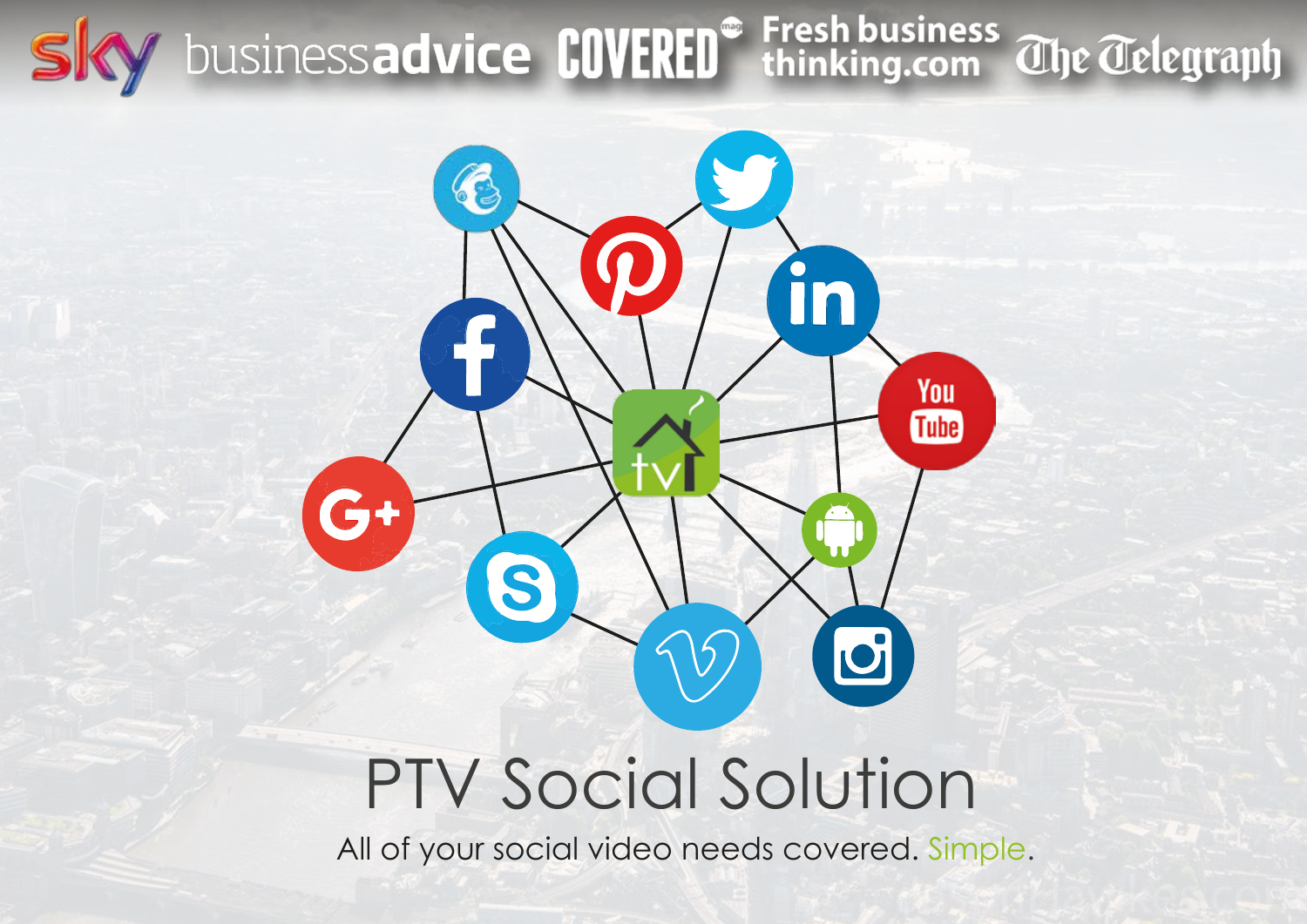# The use of video is the fastest growing marketing trend

**Generate leads** by creating engaging content relevant to your potential clients.



#### **Web & SEO**

Video is favoured by Google algorithms and therefore creates huge benefits for web **exposure and SEO (Search Engine optimisation).**



#### **Leads Conversion**

Increase your conversion rates by building your **profile authority** and ultimately trust.



#### **Competition**

Get ahead of your competition for providing information in the most favoured medium.

#### According to Forbes:

Adding a video to marketing emails can boost **click-through rates by 200-300%.**

Embedding videos in landing pages can increase **conversion rates by 80%.**

90% of customers report that product videos **help them make purchasing decisions.**

64% of customers are **more likely to buy a product online** after watching a video about it.

**87% of online marketers are currently using video** content in their digital marketing strategies.

59% of company decision makers would **rather watch a video than read an article** or blog post.

Digital marketing expert James McQuivey estimates that a single minute of video content is the equivalent of **1.8 million words.**

Can you afford to be left behind?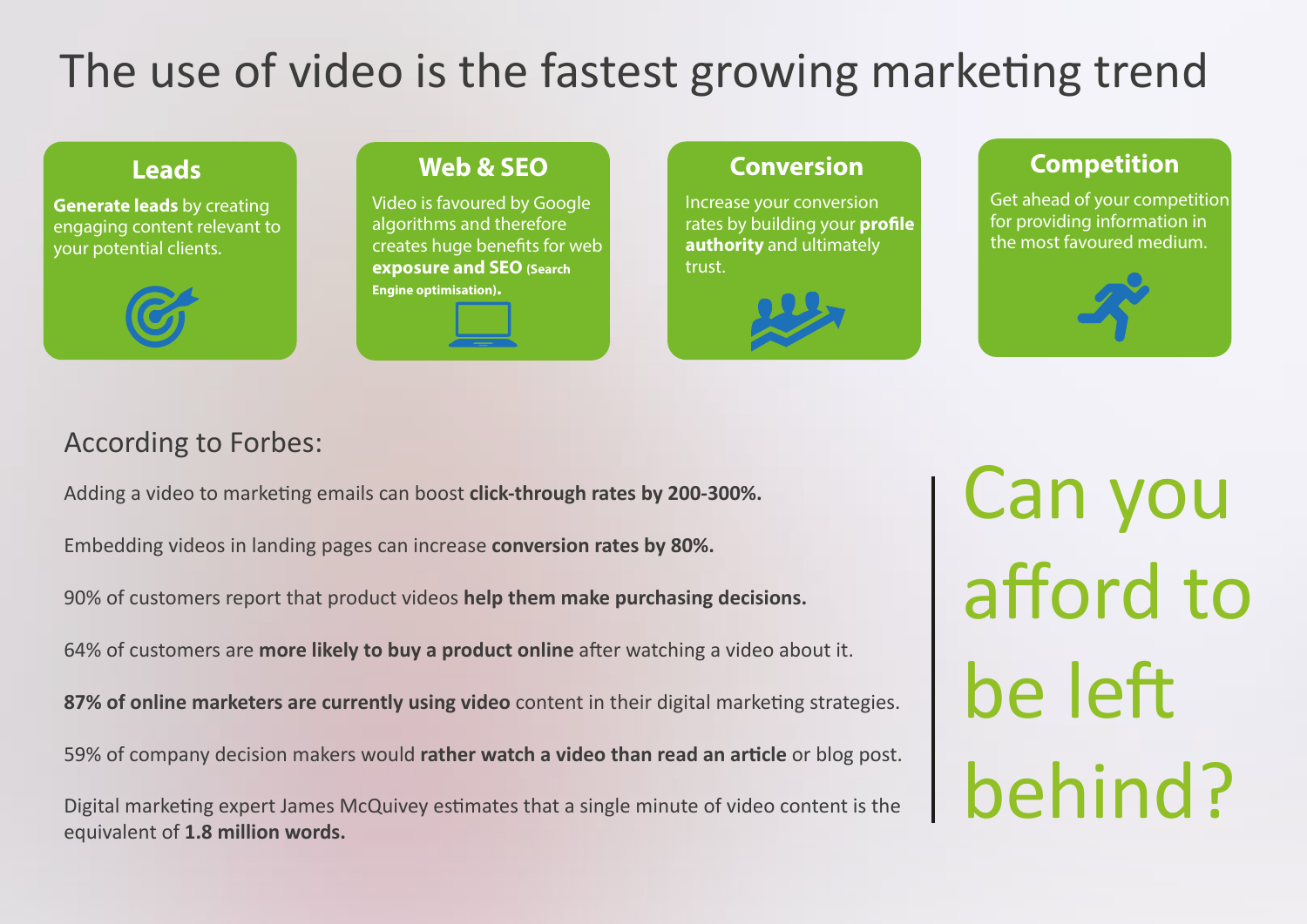## 43% of marketers said they'd create more video content if there were no obstacles like time, resources, and budget (Buffer.com). Now there isn't.

Although video is proven to be the most powerful medium of communication, too often it is either completely ignored or neglected by businesses. The benefits of video are proven so why are businesses neglecting this powerful tool?

Property TV believe that it is because it is often complex, time consuming and difficult to create video. This is why we have created our PTV social solution. This services will make it easy for your to get ahead of your competition and win the clients you want to win.

Amazing videos produced efficiently and delivered onto the platforms you choose.





We helped Easy Property deliver a full 30 episode video campaign to educate their potential clients to propert industry knowledge

easyProperty.com

<sup>P</sup>ay a Deposit?

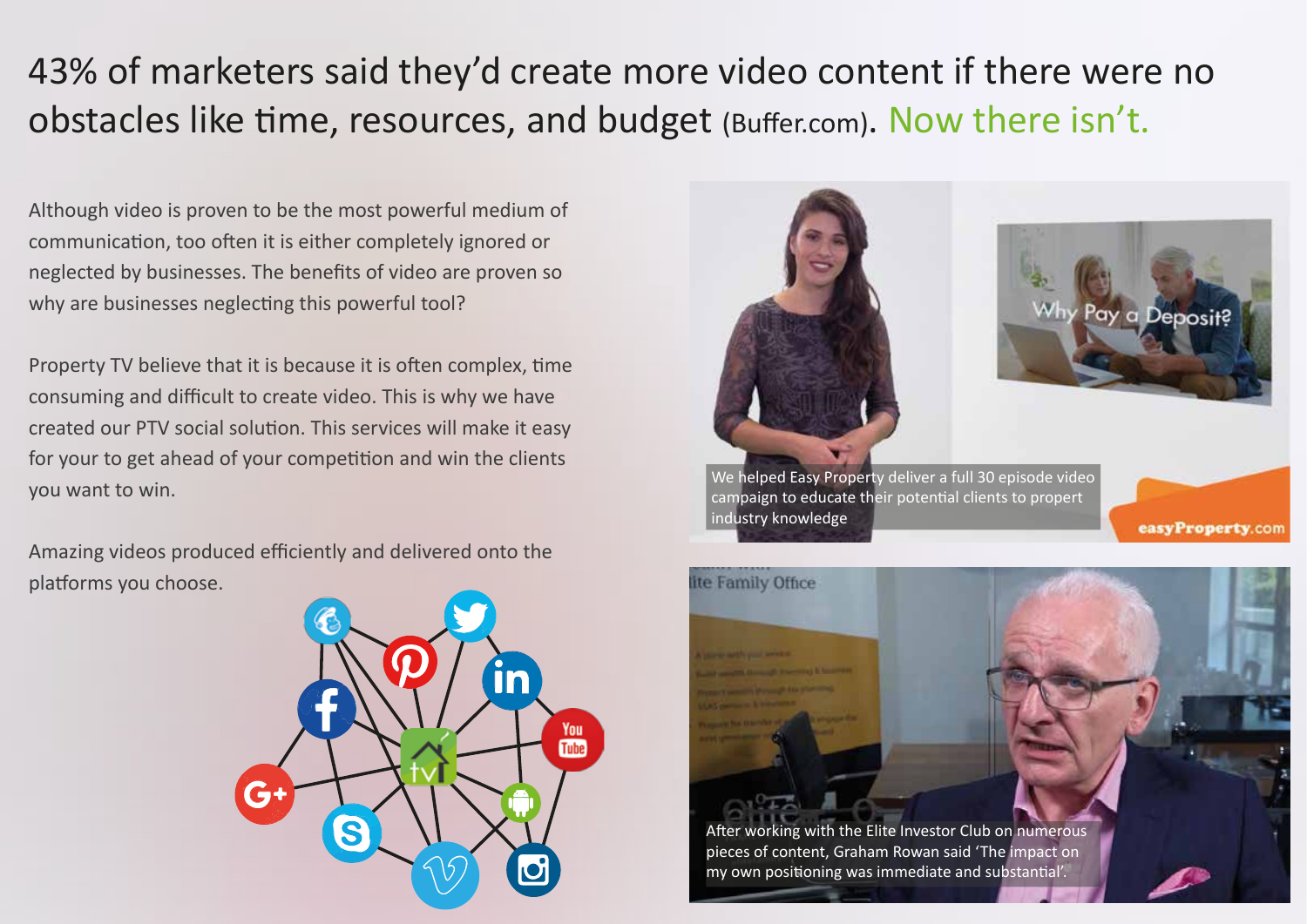# **How we make it easy and efficient for you**

### **Step 1) One day of filming**



We know that one of the reasons that businesses do not use video the way they would like to is because the process of producing a quality video is a time consuming process. We only need you for 1 day. **We arrive at your convenience and shoot multiple videos to suit your needs.**

#### **Step 2) All your videos produced**



You wouldn't have a website with just one page, so why would you only have one video? You have different pages for different objectives and this should be the same with video. On the same day we will create content that can be used to **generate leads, call to action and convert.**

### **Step 3) Uploaded to your choice of platforms**



Another reason that businesses neglect this powerful client winning tool is because it can be complex to utilise video efficiently. This is why we want to make it easy for you to **implement video as part of your strategy.** We do all the leg work, uploading all your videos to the platforms of your choice with the necessary titles and descriptions.

### **Step 4) Distributed to thousands of potential clients**

# 10000000 88888888

The final stage is to **distribute the content to your potential clients.** We will make sure that your videos have the correct tagging data to make sure that reaches those searching. In addition to optimising the organic search of the videos we will also be boosting the videos to over 1,000 real views to aid with the virality of the video.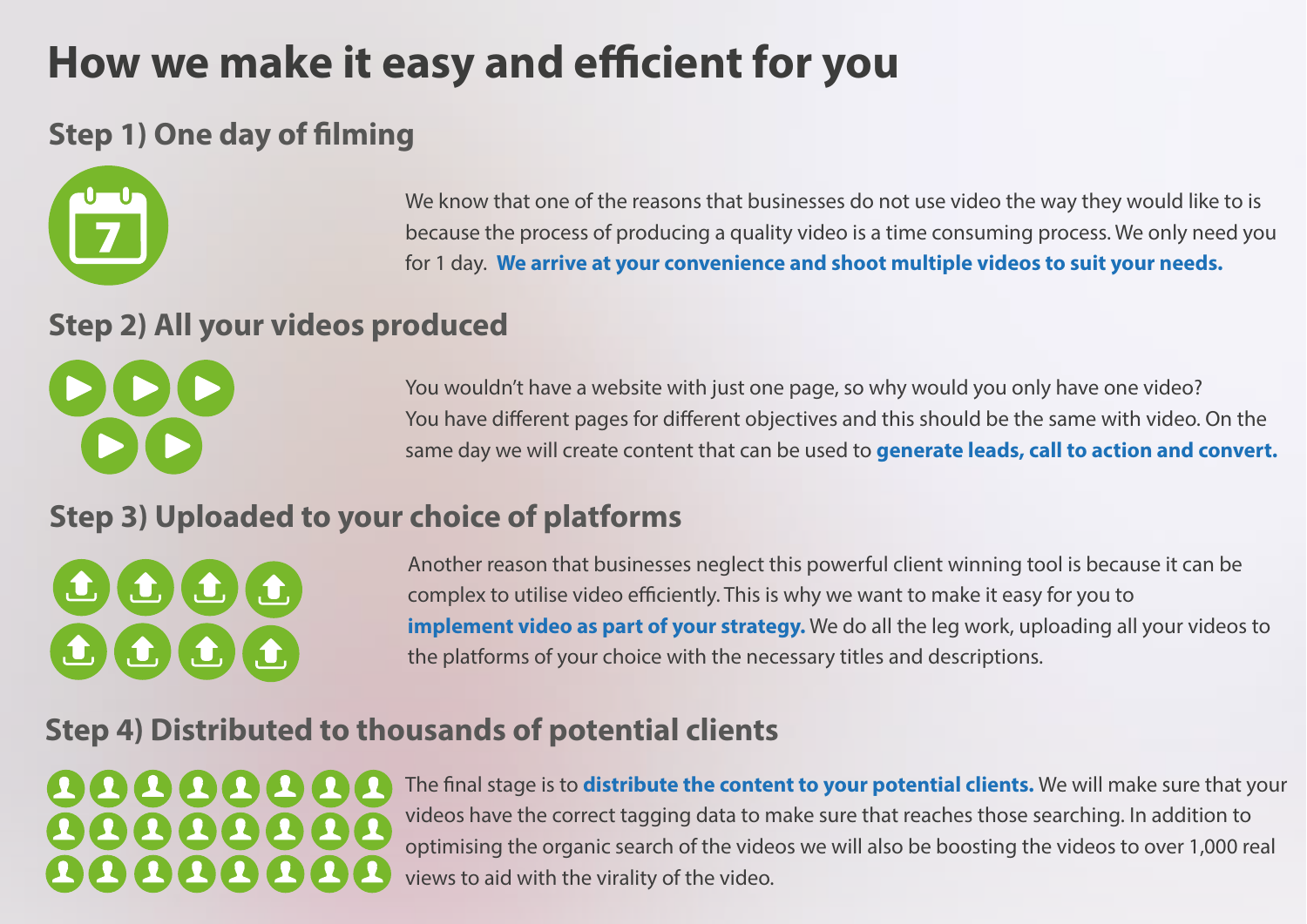## **Kick Start Pack**

- Video strategy consultation session
- Basic 'on the day' media guidance
- 5 videos fully produced
- Variety of video types to choose from
- Uploaded to your choice of platforms
- Writing of descriptions, tagging and meta-data
- One up-front cost

## **Regular Media Owner (min. 6 months)**

- Video strategy consultation session
- Invitation to a media training day  $\bullet$
- 3 videos fully produced monthly
- Variety of video types to choose from  $\bullet$
- Uploaded to your choice of platforms  $\bullet$
- Writing of descriptions, tagging and meta-data  $\bullet$
- The benefits of an in-house production team

# **Bespoke Package**

- Video strategy consultation session
- Basic 'on the day' media guidance
- As many videos as you like, fully produced
- Variety of video types to choose from
- Uploaded to your choice of platforms
- Writing of descriptions, tagging and meta-data

# **Media Training**

Property TV's one day media training courses are for those who wish to make the most of opportunities when they arise, winning business and clients by demonstrating knowledge, passion, authority and warmth to camera.

### Clients typically invest £1,000 - £7,000 per month

Our solutions deliver the benefits of an in-house production and video team at a fraction of the cost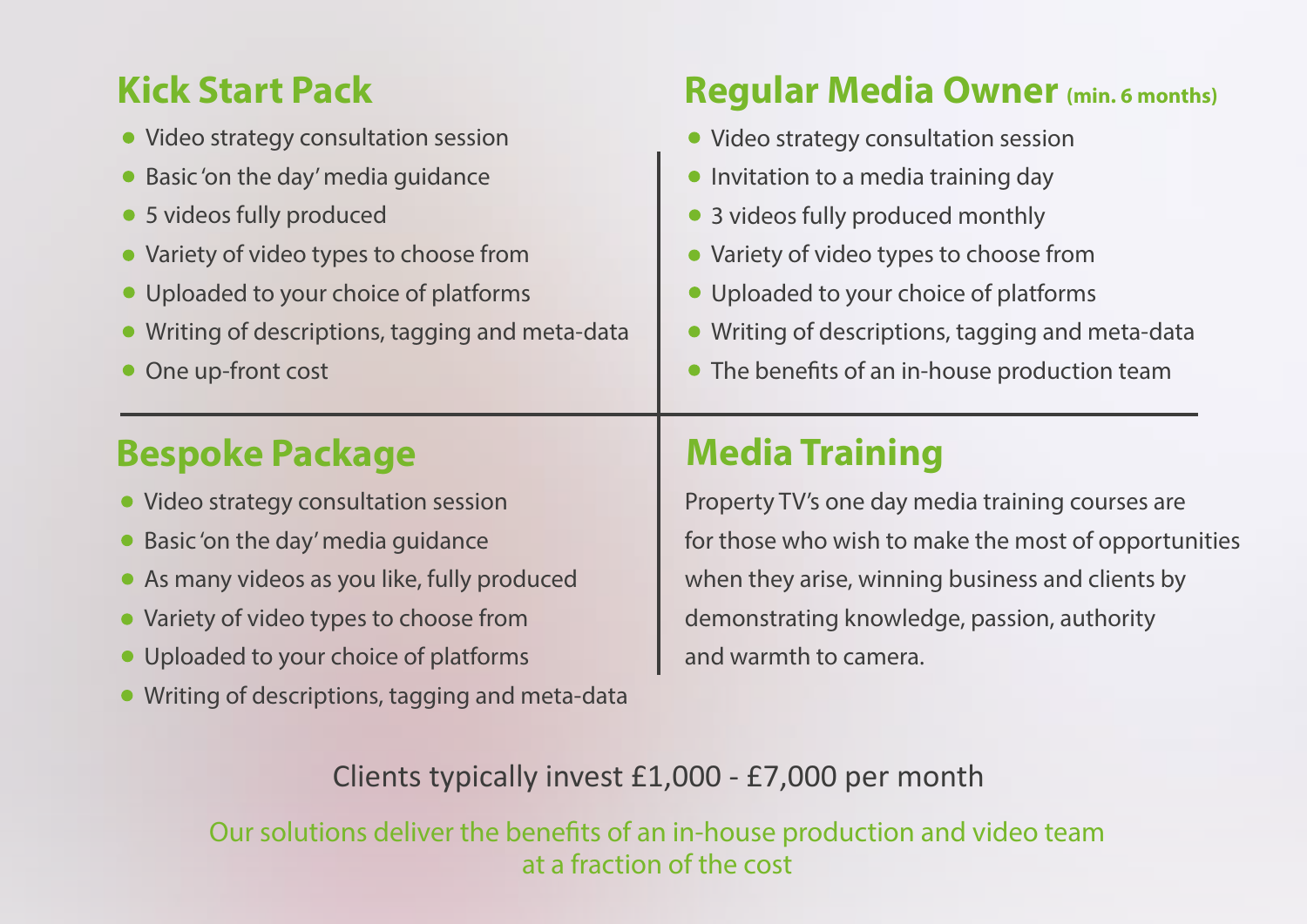

Over the past three years, PTV have created over 1,000 videos for 100's of clients. Our team of professionals, some of which have worked for of the UK's largest media companies are hugely passionate about creating fantastic productions and love working with companies to produce videos to suit specific needs. Below are some of the types of videos clients have requested. The options are limitless.



30 - 60 second advertisements are produced to capture the viewers attention and demonstrate the service(s) available in a short period of time.



Often used to portray the 'why' of a company message, addresses from the director create a personal touch and build help build a relationship with the clients.



Informative pieces demonstrate that you are knowledgeable in your sector and build show your clients that you have market leading knowledge.



Videos from company employees can be used to demonstrate the size and the ethos of a company. This in turn helps build trust with client.



Animated explainer videos about your services can be powerful and engaging tools to create a lasting impact on your potential clients.



Client testimonials videos provide a huge amount of trust in your organisation. Potential rest assured that they will be looked after.



Office tours are sometime used to create a welcoming experience for a potential client and to help them get to know a company.



Call to action videos can often be used on contact pages of website, some people need an extra nudge!